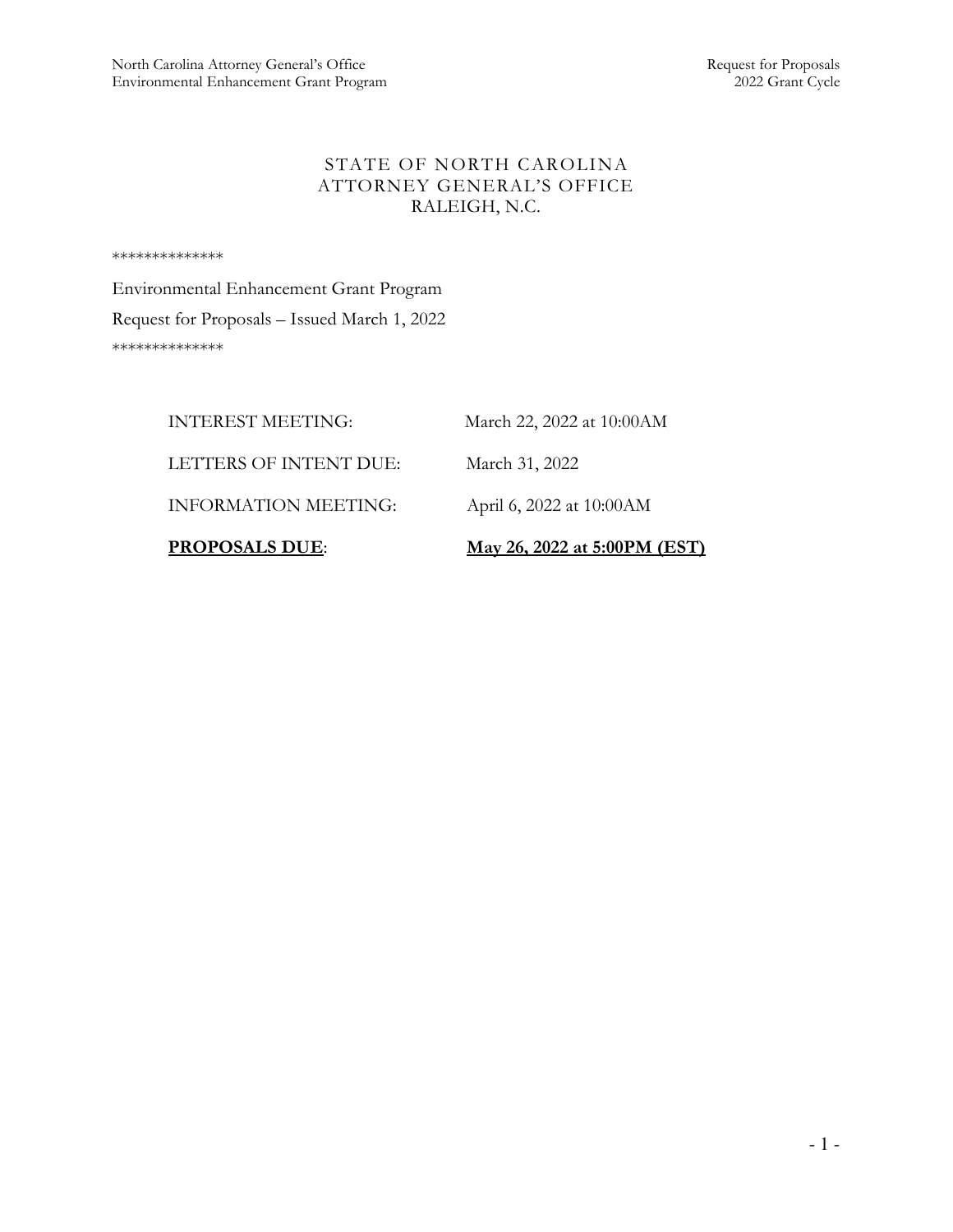### I. INTRODUCTION

### PURPOSE AND BACKGROUND

The Office of the North Carolina Attorney General has issued this Request for Proposals (RFP) to identify environmental enhancement projects contemplated by the Smithfield Agreement for reimbursement under the Environmental Enhancement Grant Program ("EEG Program").

In 2000, the Attorney General and Smithfield Foods entered into a 25-year Agreement that, in part, provides \$2 million per year for environmental projects across the state. This money was used to establish the EEG Program that has awarded environmental grants since 2002. EEG Program grants have been used to preserve and enhance North Carolina's natural resources.

In the 22 years since the Agreement was signed, nearly \$37 million dollars in grant funds have been awarded to improve North Carolina's environment. EEG funds have been used for projects such as wetland restoration, land acquisition, storm-water remediation, stream stabilization, and buffer installations, among many others. EEG funds have been used to conserve over 31,000 acres, rehabilitate 249 abandoned hog lagoons, and about one-third of the projects improved or added to public lands.

Please review each section carefully. This RFP explains the application process, including funding criteria, eligibility of participants, evaluation criteria, and deadlines. The RFP also outlines some of the performance guidelines for grant recipients. The RFP is solely a request for expressions of interest and statements of qualification. It is not an invitation for tenders, an offer to contract, or an invitation capable of acceptance to create a contract. The Attorney General may cancel this RFP at any time without liability for any loss, damage, cost, or expense incurred or suffered by any applicant as a result of that cancellation.

#### **OBJECTIVES**

The EEG Program offers reimbursement grants for projects that improve the air, water, and land quality of North Carolina to address the goals of the Smithfield Agreement. When applying for a grant, please consider the purpose of the EEG Program, the program areas identified and their objectives, and the budget limitations for the project.

### FUNDING PREFERENCES

EEG proposals for project locations from across the state will be considered; however, consistent with the Smithfield Agreement, priority will be given to projects that directly improve the water quality in the Cape Fear, Lumber, Neuse, Tar-Pamlico, and White Oak River Basin.

In addition, the Attorney General has established a preference for proposed projects that take place in or focus on benefiting underserved or overburdened communities. For the purposes of this preference, and consistent with the definitions used by the U.S. Environmental Protection Agency (EPA), an "underserved community" includes those communities with environmental justice concerns or that have vulnerable populations. An "overburdened community" includes those communities with minority, low-income, tribal, or indigenous populations, or geographic locations in the State that potentially experience disproportionate environmental harms and risks.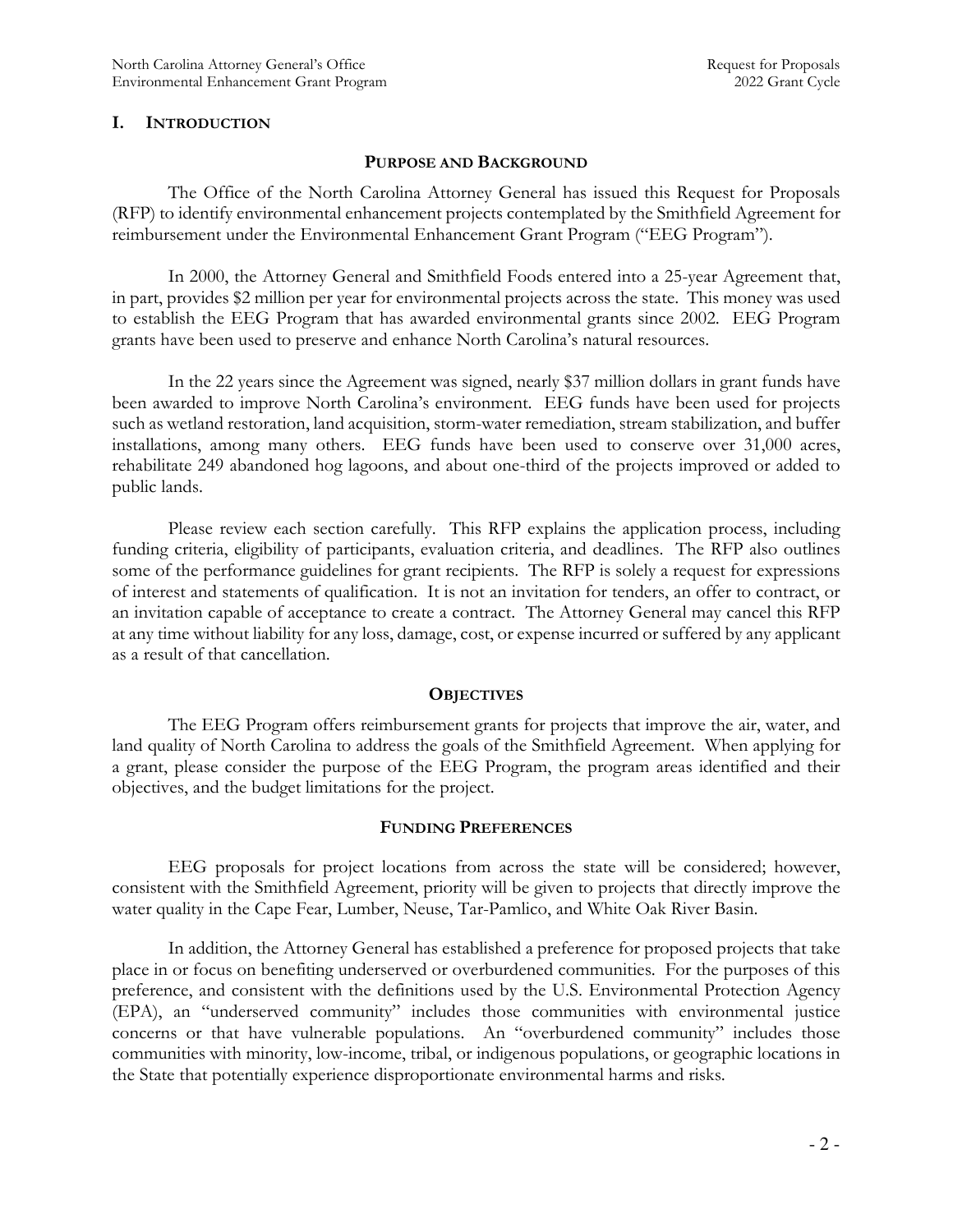### MINIMUM APPLICANT ELIGIBILITY

The applicant must be a nonprofit organization or institution with documented  $501(c)(3)$ status and either a charitable purpose that includes the conservation, preservation, or restoration of North Carolina's environmental and natural resources or which has a documented history of environmental work. Institutes of Higher Education (IHE), federal, state, and local governments are likewise eligible to submit applications.

#### PROJECT ACTIVITY DURATION AND FUNDING

The EEG Program awards from \$5,000.00 to \$500,000.00 for projects. Projects are expected to be completed within three (3) years from the date of the grant award. This is a reimbursement grant. Grant funds reimburse project costs incurred after the execution of a memorandum of understanding (MOU). A minimum of 10% of the total award will be held until the project is completed and the final report has been approved by the EEG Program. Funds can be made available for real property acquisitions that require grant funds to close as long as all documentation has been submitted and all requirements have been met.

The EEG Program encourages applicants to seek additional funding sources and partners for proposed projects and favorable consideration will be given to proposals that include those components. Applicants must be in good financial standing and must demonstrate superior organizational capabilities to be selected for a grant.

#### INDIRECT COST RATE POLICY AND ELIGIBLE EXPENSES

 Direct costs are expenses required to implement the grant program and are directly connected and reasonably apportioned to the project. Examples of this include land acquisition costs, equipment, and program staff costs. These are costs that would not be incurred but for the grant project.

 Indirect costs are routine operating and administrative expenses. These are expenses that would be incurred regardless of whether the proposal was implemented or not. Examples include overhead costs, rent and utility costs, technology expenses, and administrative staff salaries.

The indirect cost rate is defined as budgeted indirect costs divided by the budgeted total direct costs. The indirect cost rate proposed in the applicant's project budget should not exceed 7% and cannot exceed \$15,000. However, projects with lower or no indirect costs may be more competitive based on the evaluation criteria below.

EEG grant funds cannot be used for tuition, memberships, publication costs, and conference fees. Grant funds also cannot be used for loan payments. The applicant's proposed mileage reimbursement rate cannot be greater than the rate established by the Internal Revenue Service.

### PROGRAM CONTACT

Applicants should direct all questions regarding this RFP or the EEG Program to:

Sarah G. Zambon Assistant Attorney General (919) 716-6600 EEG@ncdoj.gov

### II. EEG PROGRAM AREAS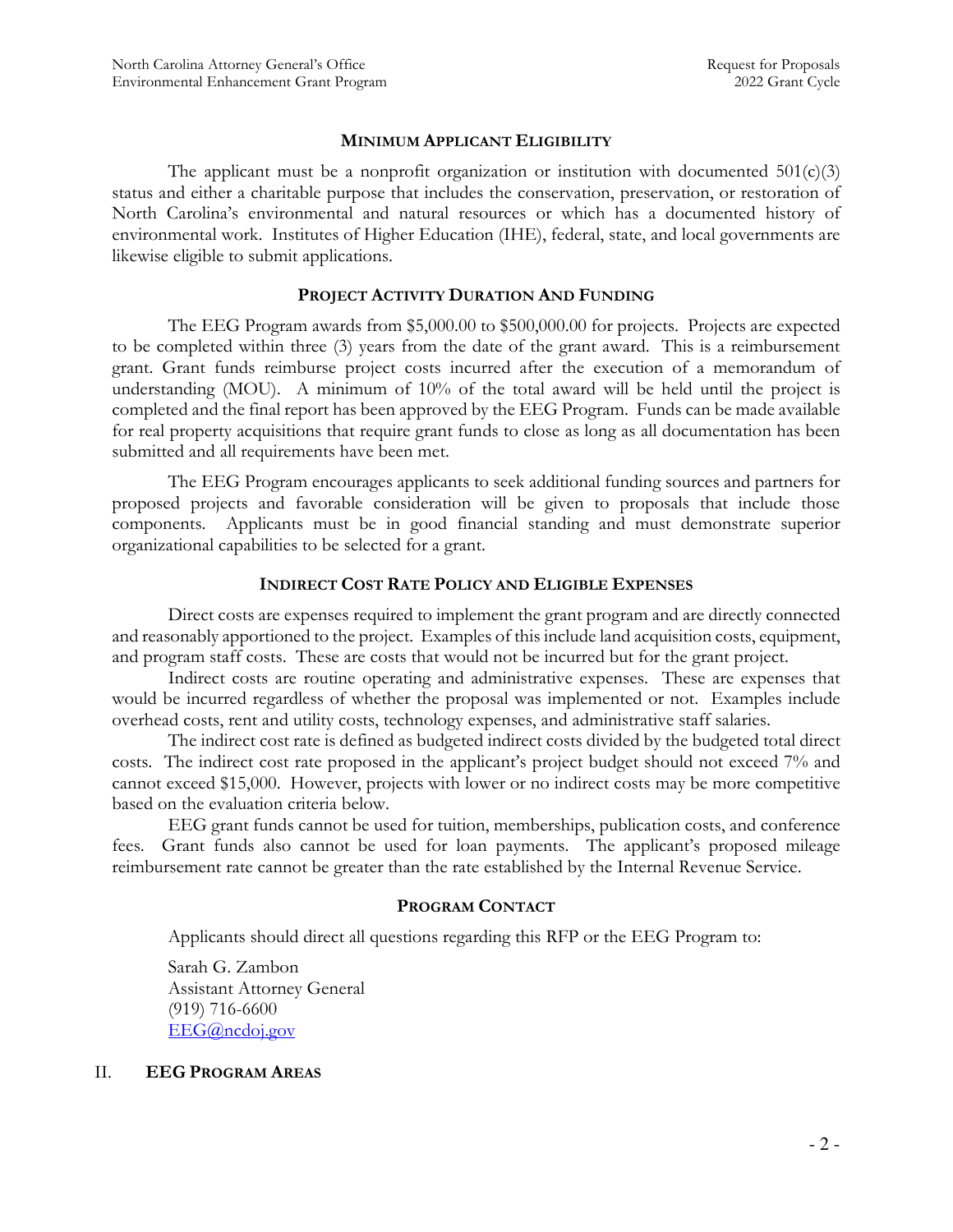The EEG Program funds a wide variety of projects. In order to better compare similar types of proposals, applicants should identify their projects within the following categories: 1) land acquisitions, including conservation easements; 2) research, planning, or education; and 3) construction, remediation, or restoration work. Applicants are asked to identify their proposed projects based on the proposed project's primary activities. If the projects include multiple types of work, the identification of the proposed project should be based on which of the primary activities will require the most time or money.

# LAND ACQUISITIONS AND CONSERVATION EASEMENTS

Long-term benefits to the environment of North Carolina can be achieved through concerted efforts to protect environmentally significant areas. The Smithfield Agreement identifies conservation easements as an effective method for improving the environment and providing long-term protection of North Carolina's natural resources.

# Past Grant Award Examples:

- Obtained over 900 acres along Salmon Creek and Albemarle Sound with significant ecological and archaeological importance that were transferred to the State to create the Salmon Creek State Natural Area
- Acquired a 1,789.64 acre tract near Black River, which was home to a bald cypress tree that was determined to be over 2,613 years old
- Permanently protected 1,896 acres in Western North Carolina, including more than twenty miles of stream and river frontage
- Acquired 2,991.58 acres along the Waccamaw River that were transferred, in part, to the State as public game lands as well as retaining a portion of the land for a nature preserve

# RESEARCH, PLANNING, AND EDUCATION

 Research, planning, and education are crucial to identifying challenges facing North Carolina's environment and creating solutions to address those challenges. EEG funds allow researchers to identify and investigate environmental changes, inform organizations on where future environmental efforts should be focused, and deepen the public's interest in their role in protecting North Carolina's natural resources.

Past Grant Award Examples:

- Identified community college campuses for future implementation of stormwater best management practices
- Monitored water quality along the middle and upper Tar River basin for over 3 years
- Analyzed chemical changes to precipitation to determine how to restore ground and surface waters
- Created a resiliency plan for a eastern North Carolina municipality

# CONSTRUCTION, REMEDIATION, AND RESTORATION

 The EEG Programs supports remediation to improve impaired waters and address problems for communities affected by adverse water quality. Grants from the EEG program fund the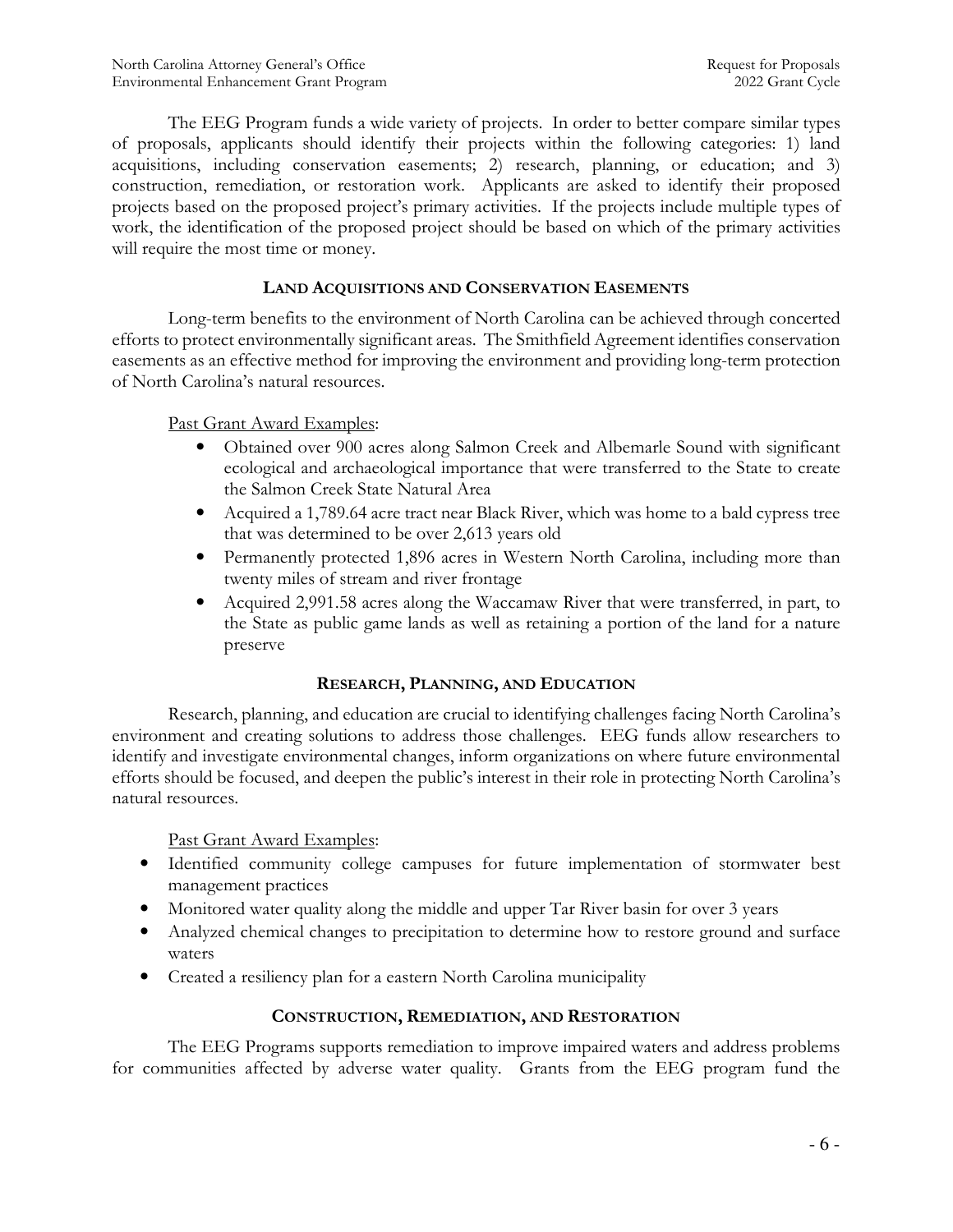construction and maintenance of wetlands and the stream restorations. Awards can also be given for the construction and installation of stormwater best management practices.

Past Grant Award Examples:

- Installed field borders to improve water quality and restore wildlife habitats
- Rehabilitated over 240 abandoned hog lagoons
- Restored 71 acres of wetland habitat on agricultural lands and improved water quality on hundreds of acres by reducing nutrient and sediment runoff removal and increasing flood retention on adjacent parcels
- Stabilized part of the shoreline in Holden Beach on the Intercoastal Waterway and installed an oyster reef near Manteo

# III. APPLICATION PROCESS

Organizations submitting a proposal in response to this RFP must submit a letter of intent, an application, a written proposal, and all the relevant attachments described below in order to qualify for consideration. Applicants must adhere to the page limits and format guidelines. Applicants may submit more than one proposal. All documents must be sent together and concurrent with the application. Documents, including letters of support, submitted separately may not be accepted and no documents submitted after 5:00PM on May 26, 2022 will be accepted.

| Proposals requesting \$50,000 or less          | Proposals requesting more than \$50,000 |  |
|------------------------------------------------|-----------------------------------------|--|
| Letter of Intent                               | Letter of Intent                        |  |
| Application<br>$\bullet$                       | Application                             |  |
| Proposal no longer than 5 pages                | • Proposal no longer than 10 pages      |  |
| Organizational documents                       | • Organizational documents              |  |
| Line item budget<br>$\bullet$                  | • Line item budget                      |  |
| Timeline                                       | Timeline                                |  |
| Letters of Support (maximum of 3)<br>$\bullet$ | • Letters of Support (maximum of 3)     |  |
| <b>OPTIONAL</b> Map or photos<br>$\bullet$     | OPTIONAL Map or photos                  |  |

A complete submission consists of the following documents:

The documents listed in the above chart are described below, including their substance and format.

# LETTER OF INTENT

Prior to submitting a proposal, all applicants must submit a letter of intent form electronically through this link. Letters of intent are due March 31, 2022. The following information must be included:

- 1. Contact information for applicant, including organization name, contact person, email, phone, mailing address;
- 2. Descriptive title of proposed project;
- 3. Identification of type of applicant;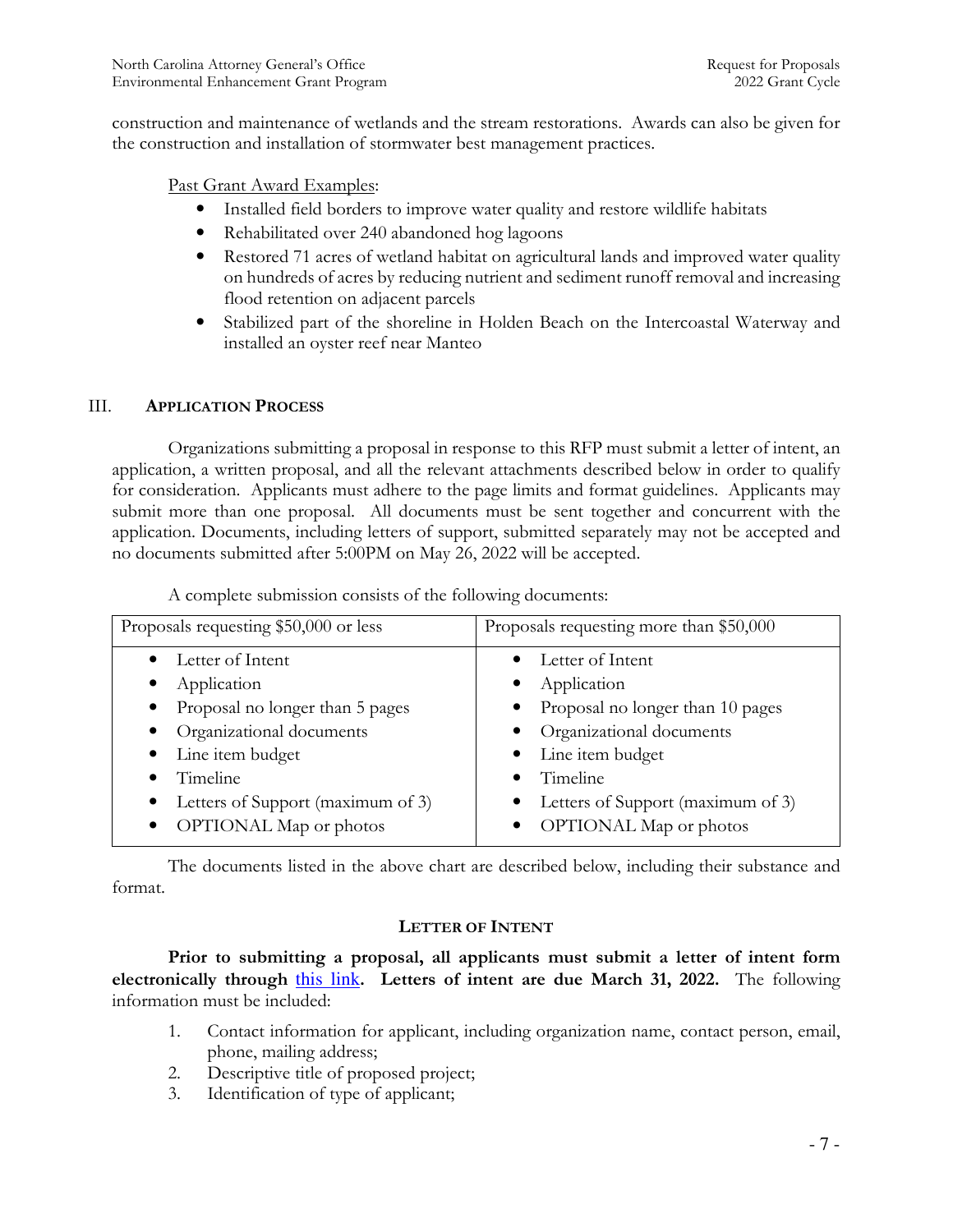- 4. Description of the proposed project;
- 5. Project location (county and/or river basin, or statewide);
- 6. Specific EEG program type; and
- 7. Anticipated amount for the requested grant.

Applicants who fail to submit a Letter of Intent on or before March 31, 2022 will be ineligible to submit a grant proposal. All applicants who submit a Letter of Intent will be eligible to submit a complete proposal and will be sent the grant application.

#### GRANT APPLICATION FORM

The EEG Program will provide all applicants who submit a Letter of Intent with a grant application form. Applicants must complete and submit the grant application form as a complete submission packet.

#### PROPOSAL CONTENTS AND FORMAT

Applicants submitting proposals for \$50,000 or less can submit a proposal of no more than 5 pages. Applicants submitting proposals for greater than \$50,000 can submit a proposal of no more than 10 pages. The 10-page proposals may include an optional table of contents and references or endnotes that will not count against the page limit.

Applicants should refer to the evaluation criteria detailed in this RFP for further information on what the proposals should include.

All proposal materials must be submitted electronically through our web-based platform on or before 5:00PM Thursday, May 26, 2022. Late materials cannot be considered. Applications must be submitted electronically and comply with the following format guidelines:

- All proposal documents, including attachments, must be labelled with designated grant code and the document name.
- Proposals must have margins of at least 1" and must use an easy-to-read typeface of at least 12-point.
- Applicants may submit more than one proposal. Each project must have its own letter of intent, and applicants must submit a complete proposal for each application.

### REQUIRED ATTACHMENTS

The following materials are required attachments to all proposals and do not count against the proposal page limit. The pages of the attachments do not need to be numbered.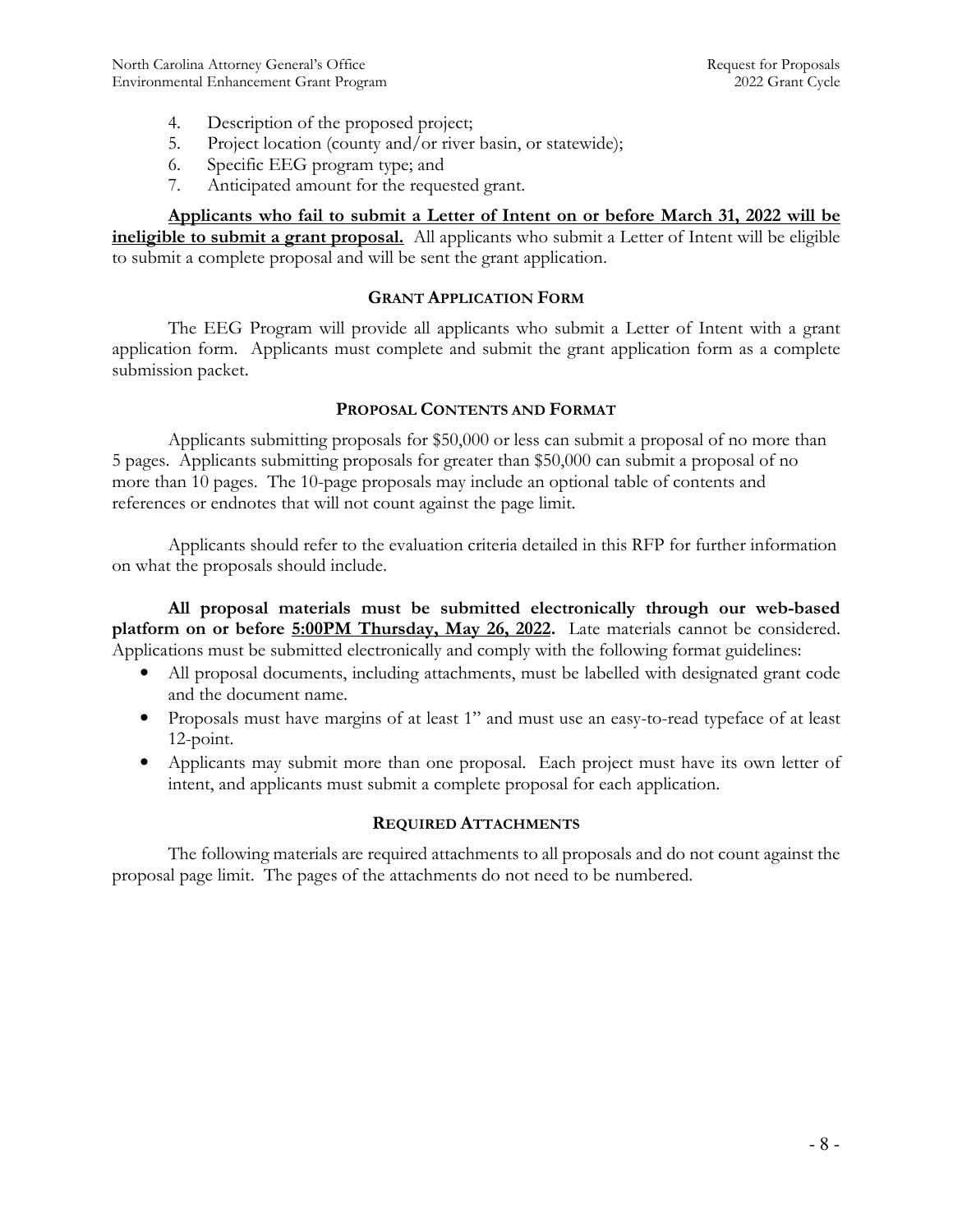# Proposed Budget:

The Line-item project budget includes where EEG funds would be spent, other sources of funding for the project, in-kind donations, and volunteer assistance. Please delineate which funds are committed and which have been requested. Examples include staff costs, anticipated travel, closing costs, and technical equipment.

# Proposed Timeline:

• A project timeline for the entire period of the project that identifies tasks/benchmarks the grantee will accomplish.

| $\sigma$ <sub>gan</sub> zadonal matemais.<br><b>Required Organizational Documentation</b>                                                                                                        |                                                                                                                                                            |                                                                                                                                                                                                 |  |  |
|--------------------------------------------------------------------------------------------------------------------------------------------------------------------------------------------------|------------------------------------------------------------------------------------------------------------------------------------------------------------|-------------------------------------------------------------------------------------------------------------------------------------------------------------------------------------------------|--|--|
| Nonprofit Organization                                                                                                                                                                           | <b>Local Government</b>                                                                                                                                    | <b>State Agency or University</b>                                                                                                                                                               |  |  |
| Letter of Commitment by<br><b>Executive Director, Board</b><br>Chair, or other appropriate<br>officials<br>IRS letter showing tax-<br>exempt status<br>Organizational budget for<br>current year | Letter of Commitment<br>٠<br>by Mayor, Manager,<br>Board Chair, or other<br>appropriate official<br>Organizational budget<br>$\bullet$<br>for current year | Letter of Commitment<br>by Authorized<br>Organizational<br>Representative<br>List of staff working on<br>$\bullet$<br>project and/or<br>biography or curriculum<br>vitae for Lead<br>Researcher |  |  |

### Organizational Materials:

# Letters of Support:

• A minimum of one letter and maximum of three letters of support from project sponsors, participants, or supporters. These letters are not from employees or volunteers of the applicant and should address both why the project is important and why the applicant is the appropriate party to implement the project.

# Descriptive Documentation (Optional):

- Map of project area
- Relevant photographs

\*\*\*Please note: Additional documentation, including proof of insurance, conflict of interest policy, list of staff working on the project, and non-profit certificate of incorporation and bylaws, as applicable, will be required if the project is awarded a grant.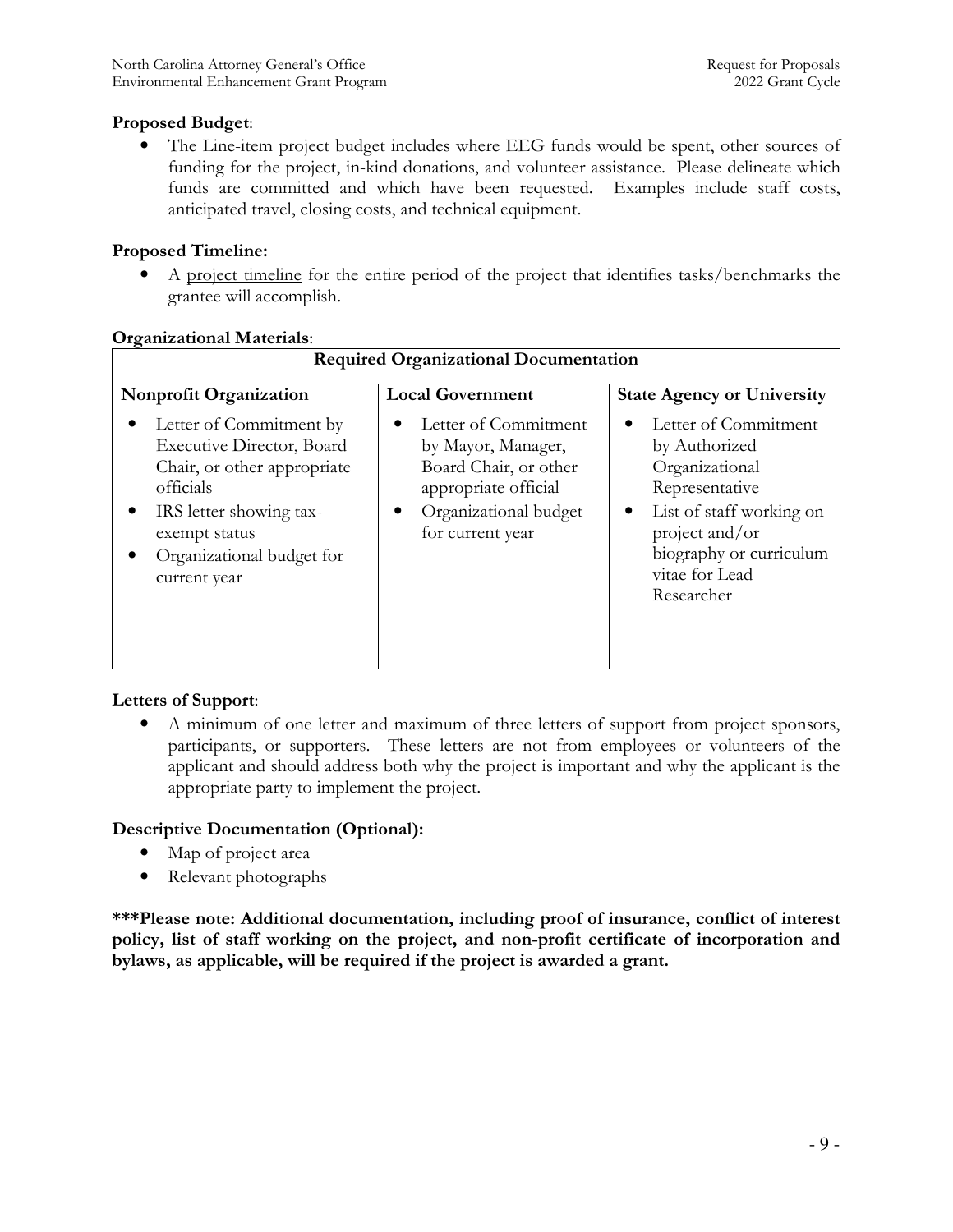### IV. EVALUATION CRITERIA

Applications are evaluated according to the following criteria. The scores indicate the relative importance of each criterion category; however, successful applicants will have strong scores in each category.

| 1. |      |                                                                                                   |  |
|----|------|---------------------------------------------------------------------------------------------------|--|
|    | 1.1. | Whether project addresses the EEG objectives                                                      |  |
|    | 1.2. | Extent of environmental impact of the project                                                     |  |
|    | 1.3. | Significance or urgency of problem addressed                                                      |  |
|    | 1.4. | Replicability of project in other parts of North Carolina                                         |  |
|    | 1.5. | Public benefit of project                                                                         |  |
|    | 1.6. | Whether project addresses EEG funding preferences                                                 |  |
| 2. |      |                                                                                                   |  |
|    | 2.1. | Qualifications of applicant for the proposed project                                              |  |
|    | 2.2. | Demonstrated ability of the applicant to manage and complete the project                          |  |
|    | 2.3. | Participation of multiple partner organizations in project                                        |  |
| 3. |      |                                                                                                   |  |
|    | 3.1. | Appropriateness of the methodology or approach to the problem presented                           |  |
|    | 3.2. | Thoroughness of project design and engineering                                                    |  |
|    | 3.3. | Feasibility of proposed project                                                                   |  |
|    | 3.4. | Sustainability of project after grant closed                                                      |  |
| 4. |      |                                                                                                   |  |
|    | 4.1. | Identification of project benchmarks or milestones                                                |  |
|    | 4.2. | Demonstrated ability to measure the results of the project                                        |  |
|    | 4.3. | Impacts and benefits expected from successful project                                             |  |
|    | 4.4. | Readiness to begin project - i.e. permitting, purchase or option contract for land<br>acquisition |  |
| 5. |      |                                                                                                   |  |
|    | 5.1. | Availability of additional funds and status of matching funds                                     |  |
|    |      | 5.2. Total cost of the project relative to the benefits of a successful project                   |  |
|    | 5.3. | Appropriateness of budget                                                                         |  |
|    |      |                                                                                                   |  |

### V. ADDITIONAL INFORMATION

### ATTORNEY GENERAL'S DISCRETION

For each proposal submitted, the Attorney General has absolute discretion to:

- Accept or reject any proposal
- Accept a proposal on the condition that certain modifications be made
- Assess proposals as he sees fit, without in any way being obligated to select any proposal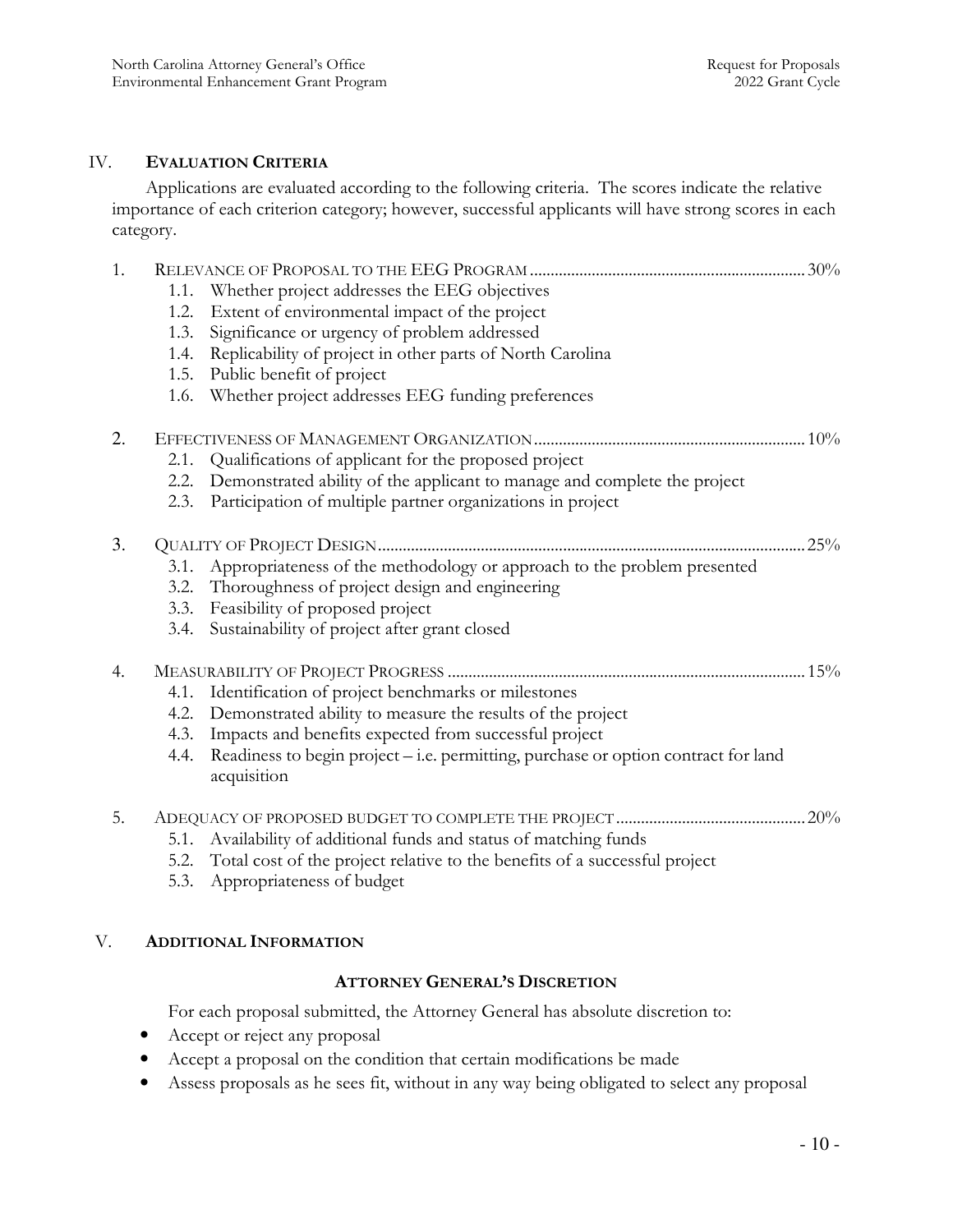- Determine whether any proposal or proposals satisfactorily meet the evaluation criteria set out in this RFP
- Reject all proposals with or without cause, whether based on the evaluation criteria set out above or otherwise

Note that this RFP does not create any right to protest or challenge the organizations that are selected in the RFP. In addition, note that the State, its agencies (including but not limited to the Attorney General's Office), and its officers and employees shall not be responsible for any costs incurred by the proposer to respond to this RFP or participate in the evaluation process.

#### PERFORMANCE GUIDELINES

The EEG Program requires several accountability measures from grant recipients. These measures will include: quarterly reports; independent audits; and an adequate system of accounting and internal controls. The last payment under the grant will not be made until submission by grantee of a final report, which at a minimum must include a narrative evaluation and summary of the project, appropriate documentation of the completion of the project and how the goals of the project were met, and a full financial report on the project. Grant recipients are expected to make provision for public distribution of information regarding their activities and to provide promptly to the Attorney General any published news, journal, or newsletter articles regarding the project.

### INTEREST AND INFORMATIONAL MEETINGS

The Attorney General's Office will hold a remote interest meeting on March 22, 2022. The interest meeting is strictly voluntary and will introduce the EEG program, explain the grant application process, provide information about past grant awards and address any questions that might arise. To register for the interest meeting, please send an e-mail with your name, organization, and a contact phone number to **EEG@ncdoj.gov**. Those who register will be sent follow-up information on how to participate in the meeting.

In addition, the Attorney General's Office will hold a remote informational meeting on April 6, 2022. The informational meeting is strictly voluntary and will first cover the RFP and the application process, then address any questions that might arise. Only those who have submitted a Letter of Intent may attend the April 6th informational meeting. Information about how to participate in the informational meeting will be provided to all applicants who submit a Letter of Intent. After awards are announced, all awardees must attend a mandatory orientation meeting for new grantees.

### PUBLIC RECORDS NOTICE

By submitting a proposal, each applicant represents and warrants to the Attorney General that the information in the proposal is accurate and complete. All proposals submitted to the Attorney General under this RFP and any written communications with Department of Justice staff, including e-mails, are public records subject to the North Carolina Public Records Act.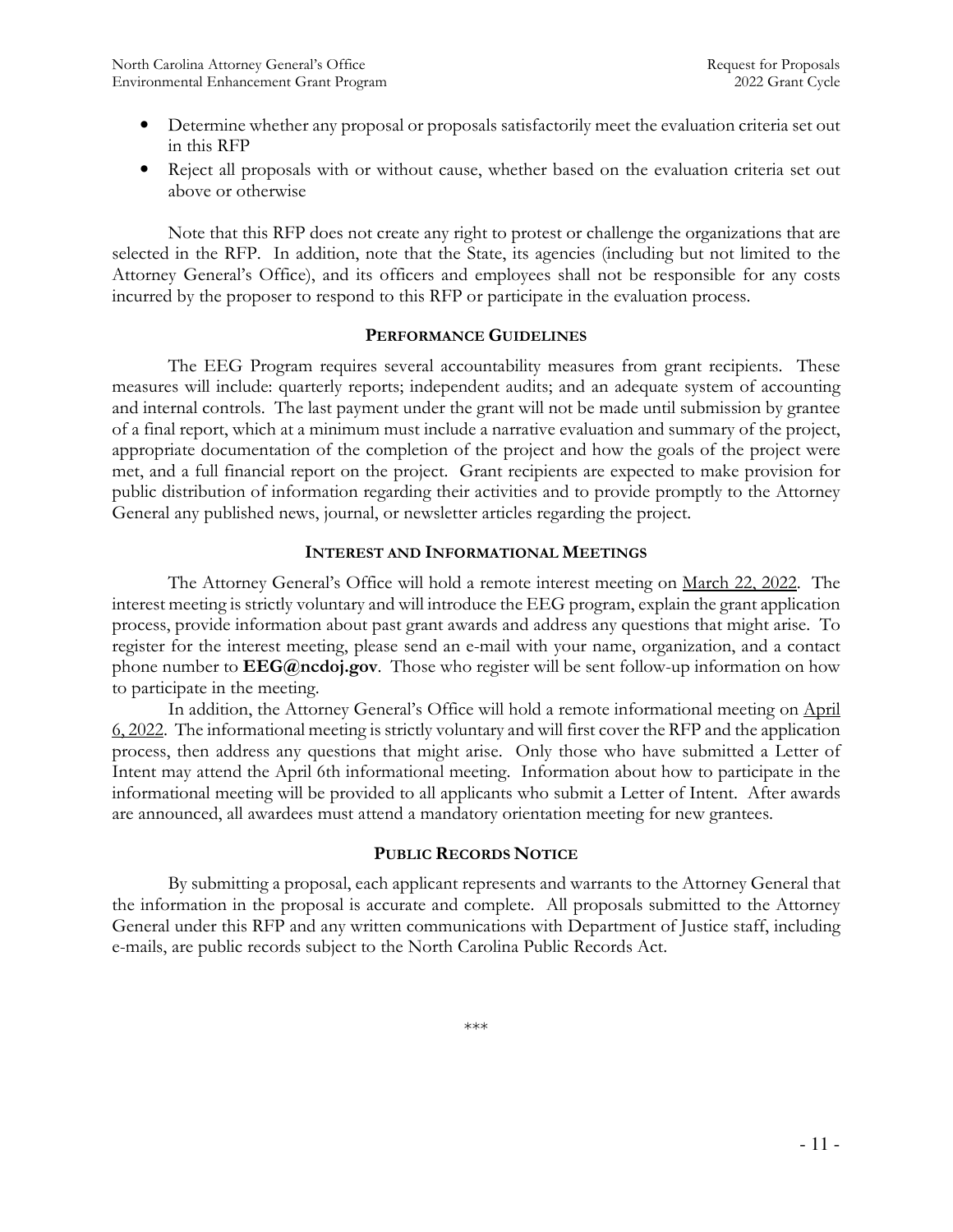# ATTACHMENT 1 CHECKLIST FOR SUBMISSIONS

If you are a NONPROFIT submitting a SMALL GRANT (>\$50,000) proposal

- o Letter of Intent
- o Proposal that is 5 pages or less
- o Application
- o Line-item budget and budget narrative
- o Timeline
- o IRS letter showing tax-exempt status
- o Letter of Commitment from Executive Director or Board Chair
- o Current Organizational Budget
- o 1 to 3 Letters of Support
- o OPTIONAL -Photos, Map

If you are an IHG submitting a SMALL GRANT (>\$50,000) proposal

- o Letter of Intent
- o Proposal that is 5 pages or less
- o Application
- o Line-item budget and budget narrative
- o Timeline
- o Letter of Commitment from Authorized Representative
- o List of Staff or Principal Investigators with biography information or curriculum vitae
- o 1 to 3 Letters of Support
- o OPTIONAL Photos, Map

If you are a LOCAL GOVERNMENT submitting a SMALL GRANT (>\$50,000) proposal

- o Letter of Intent
- o Proposal that is 5 pages or less
- o Application
- o Line-item budget and budget narrative
- o Timeline
- o Letter of Commitment from Mayor, Manager, or Council or Board Chair or other appropriate official
- o Current organization Budget
- o 1 to 3 Letters of Support
- o OPTIONAL Photos, Map

#### If you are a NONPROFIT submitting a LAND ACQUISITION/CONSTRUCTION/RESEARCH proposal greater than \$50,000

- o Letter of Intent
- o Proposal that is 10 pages or less
- o Application